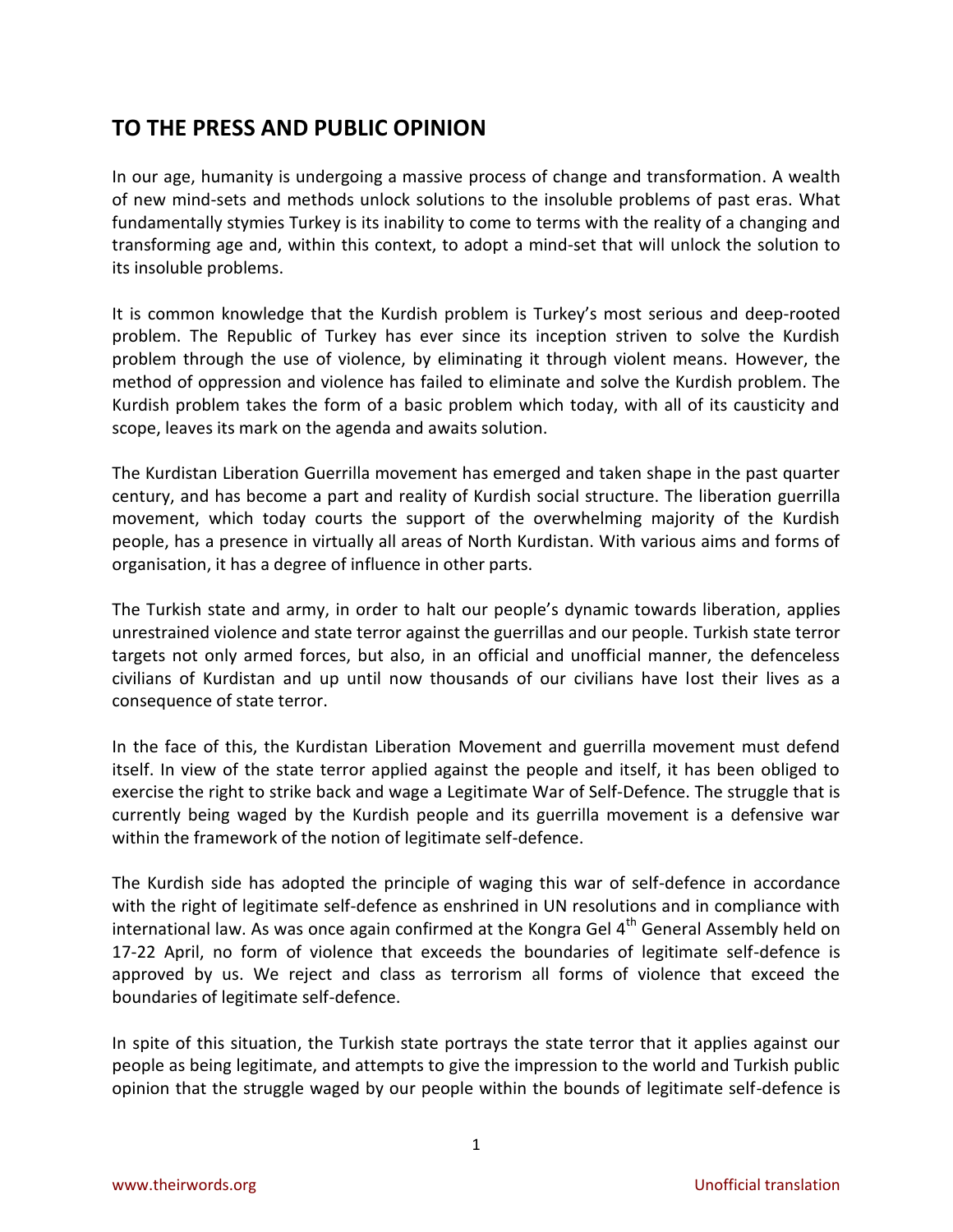terrorism. It endeavours to place the blame for a number of bombing incidents, which contradict the rationale behind our actions and injure civilians, on our movement, which is prosecuting our people's just and legitimate cause, and, using state resources and the large media outlets at its disposal, blatantly stands the truth on its head.

Because of this, we once again feel the need to share with public opinion the text of the resolution "The Rules that Require to be Applied in War" adopted at the Kongra Gel IIIrd General Assembly and the HPG IIIrd Conference along with our Corrective Decision Approach, which was again adopted by the Kongra Gel IVth General Assembly and prevents mistaken approaches that appear in practice.

## Accordingly;

**1.** The Kurdistan Liberation Movement will respond to attacks mounted by the Turkish state's security forces -armed forces, police, special teams, agents etc. – within the framework of legitimate self-defence, and will base its success on rooting its liberation cause in a struggle within the precepts of legitimate self-defence.

**2.** It will exercise the necessary oversight so that the defensive war being waged in Kurdistan does not exceed the boundaries of a war of legitimate self-defence and will expend the maximum amount of effort so that the defensive war is furthered in accordance with international law.

**3.** All forces affiliated to the Koma Komalên Kurdistan system will, in waging defensive war, more effectively implement the attitude that avoids forms of action that will harm civilians not involved in the war and, in particular, more effective intervention and work will be undertaken to develop the understanding that bombing incidents are to be avoided in urban spaces where social life takes place in Kurdistan and, in this regard, for this to become a binding norm on all forces. Our movement also calls on all forces not affiliated to the Koma Komalên Kurdistan system to act in keeping with this rationale.

**4.** The most important plank of the legitimate self-defence struggle is the democratic activism process waged by the masses. In furthering the legal and legitimate mass actions and rebellion movement that our people have championed, all necessary work will be conducted with a view to making the rebellion process more planned, systematic and organised to avoid conduct from spinning out of control in a way that defeats its purpose and measures will be formulated so that the social movement that is the rebellion may be practised in an effective, successful manner in terms of an expression of the social reflex of the people of Kurdistan.

**5**. The Kurdistan Liberation Movement, having engaged in a solution process, believes in the necessity of informing public opinion that it has made all of the necessary cautions and arrangements to urge all forces in the Koma Komalên Kurdistan system to exercise greater sensitivity and greater care in performing their work so as, by acting with responsibility towards public opinion and the masses in carrying out every stage of our just cause, to prevent the Turkish state from portraying a distorted picture using psychological special war methods, to frustrate the policy of blaming our movement for attacks that harm our people, regardless of